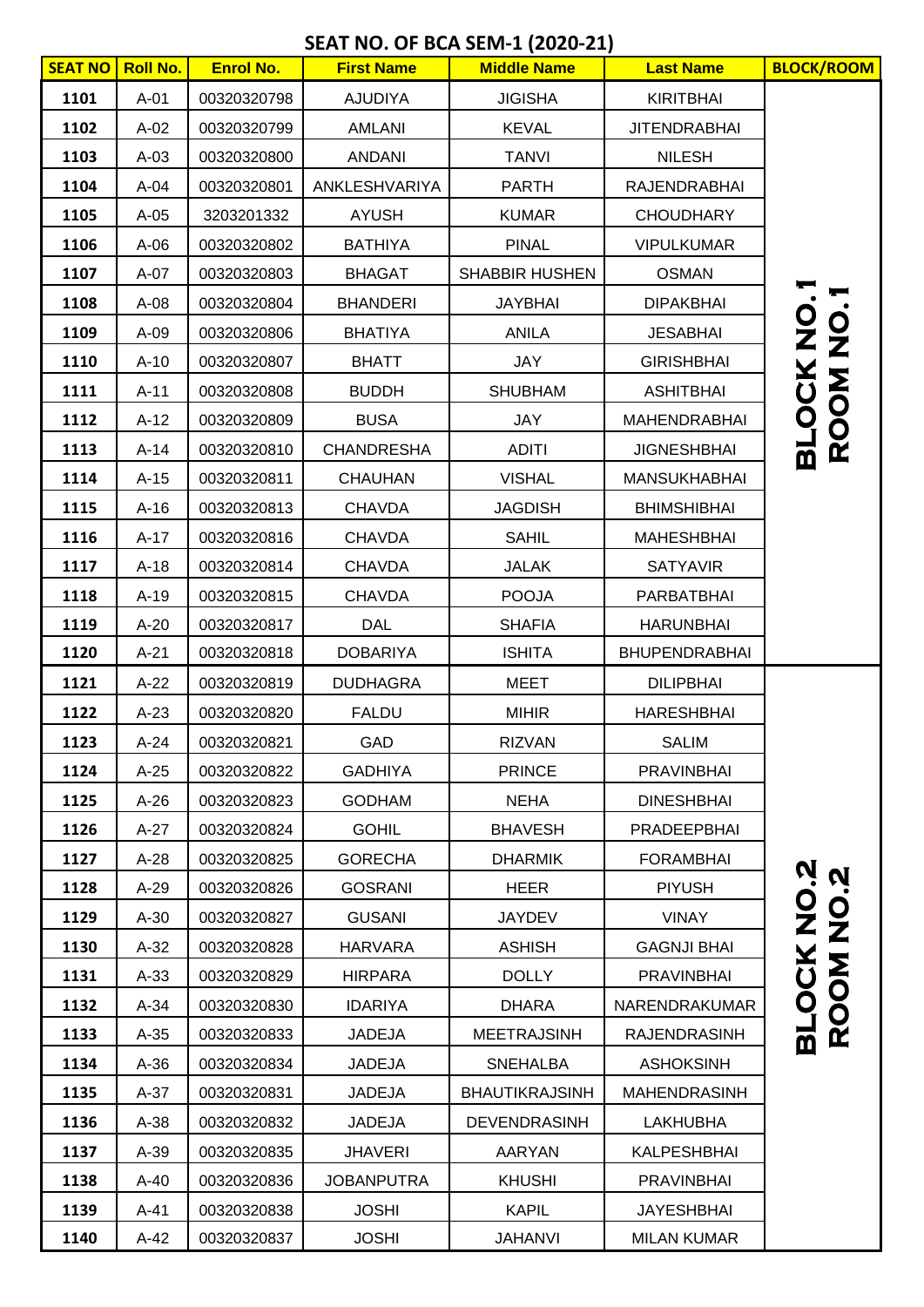## **SEAT NO. OF BCA SEM-1 (2020-21)**

| <b>SEAT NO</b> | <b>Roll No.</b> | <b>Enrol No.</b> | <b>First Name</b> | <b>Middle Name</b>  | <b>Last Name</b>    | <b>BLOCK/ROOM</b>              |
|----------------|-----------------|------------------|-------------------|---------------------|---------------------|--------------------------------|
| 1141           | $A-43$          | 00320320839      | <b>KACHHADIYA</b> | ABHAYKUMAR          | <b>NITESHBHAI</b>   |                                |
| 1142           | $A-44$          | 00320320840      | <b>KACHHATIYA</b> | <b>DHRUV</b>        | <b>DILIPBHAI</b>    |                                |
| 1143           | $A-45$          | 00320320843      | <b>KANJARIYA</b>  | <b>RAHUL</b>        | <b>MANSUKH BHAI</b> |                                |
| 1144           | $A-46$          | 00320320842      | <b>KANJARIYA</b>  | <b>HARDIK</b>       | <b>GOPALBHAI</b>    |                                |
| 1145           | $A-47$          | 00320320841      | <b>KANKHARA</b>   | <b>TULSI</b>        | <b>AJAYBHAI</b>     |                                |
| 1146           | $A-48$          | 00320320844      | <b>KANSARA</b>    | <b>EKTA</b>         | VIJAYBHAI           |                                |
| 1147           | $A-49$          | 00320320852      | <b>KORADIYA</b>   | <b>KRUTI</b>        | <b>DEEPAKBHAI</b>   |                                |
| 1148           | $A-50$          | 00320320845      | <b>KARDIYA</b>    | <b>KAJAL</b>        | <b>BHARATBHAI</b>   | <u>ທີ່</u>                     |
| 1149           | $A-51$          | 00320320846      | <b>KARGATHARA</b> | <b>DHAVAL</b>       | <b>ARVINDBHAI</b>   | <b>BLOCK NO.<br/>ROOM NO.4</b> |
| 1150           | $A-52$          | 00320320847      | <b>KARMUR</b>     | <b>KRUSHN</b>       | <b>DEVABHAI</b>     |                                |
| 1151           | $A-53$          | 00320320848      | <b>KAS</b>        | <b>MOHD</b>         | <b>JAFAK</b>        |                                |
| 1152           | $A-54$          | 00320320849      | <b>KATHIRI</b>    | <b>NAMIRA</b>       | <b>SHABBIR</b>      |                                |
| 1153           | $A-55$          | 00320320850      | <b>KHANDHAR</b>   | <b>SAHIL</b>        | <b>BHAVESH</b>      |                                |
| 1154           | $A-56$          | 00320320851      | <b>KHIMSURIYA</b> | <b>YASH</b>         | <b>DIPAKBHAI</b>    |                                |
| 1155           | A-57            | 00320320854      | <b>KUTCHHAVA</b>  | <b>DASHRATHSINH</b> | <b>ASHOKSINH</b>    |                                |
| 1156           | $A-58$          | 00320320812      | <b>CHAVDA</b>     | <b>AJAY</b>         | <b>BHIMSIBHAI</b>   |                                |
| 1157           | A-59            | 003203201336     | <b>FULANI</b>     | <b>NIRAJ</b>        | VIJAYBHAI           |                                |
| 1158           | $A-60$          | 003203201344     | <b>PANJWANI</b>   | <b>NOARIN</b>       | <b>JIGARALIBHAI</b> |                                |
| 1159           | $A-61$          | 003203201337     | LALWANI           | <b>HARSH</b>        | <b>ASHOK</b>        |                                |
| 1160           | $A-62$          | 003203201349     | <b>SINHA</b>      | <b>SHASHANK</b>     | PRASHANTBHAI        |                                |
| 1161           | $A-63$          | 003203201340     | <b>MAJITHIYA</b>  | <b>PARTH</b>        | VIJAYBHAI           |                                |
| 1162           | $A-64$          | 003203201342     | <b>MANGWANI</b>   | <b>DEVKUMAR</b>     | <b>SUNIL</b>        |                                |
| 1163           | $B-01$          | 003203201339     | KIRANKUMARI       | <b>BOKHANI</b>      |                     |                                |
| 1164           | $B-02$          | 00320320853      | <b>KURESHI</b>    | <b>MAHENOOR</b>     | FARUKBHAI           |                                |
| 1165           | $B-03$          | 00320320855      | LATHIYA           | <b>PARTH</b>        | <b>KIRITBHAI</b>    |                                |
| 1166           | $B-04$          | 003203201363     | <b>LODHIYA</b>    | <b>ABHISHEK</b>     | <b>JITENDRA</b>     |                                |
| 1167           | $B-05$          | 00320320856      | <b>MAKWANA</b>    | <b>RIDDHI</b>       | MALDEBHAI           | À.                             |
| 1168           | $B-06$          | 00320320857      | <b>MAKWANA</b>    | <b>RUTVIK</b>       | <b>ASHOKBHAI</b>    | Ŋ                              |
| 1169           | $B-07$          | 00320320858      | MANDAVIYA         | <b>AYUSHI</b>       | <b>MANISHBHAI</b>   |                                |
| 1170           | <b>B-08</b>     | 003203201341     | MANDAVIYA         | <b>PRIYA</b>        | <b>HASMUKHBHAI</b>  |                                |
| 1171           | <b>B-09</b>     | 00320320859      | <b>MANEK</b>      | <b>NAVGHAN</b>      | <b>DUDABHA</b>      | <b>BLOCK NO.<br/>ROOM NO.!</b> |
| 1172           | $B-10$          | 00320320860      | <b>MANGE</b>      | <b>YASH</b>         | PRAKASH BHAI        |                                |
| 1173           | $B-11$          | 003203201343     | <b>MANSUKHANI</b> | <b>VISHAL</b>       |                     |                                |
| 1174           | $B-12$          | 00320320861      | <b>MEGHRAJANI</b> | <b>SUNNY</b>        | <b>JAGDISHBHAI</b>  |                                |
| 1175           | $B-13$          | 00320320862      | <b>MODHVADIYA</b> | <b>KAJAL</b>        | <b>GIGABHAI</b>     |                                |
| 1176           | $B-14$          | 00320320863      | <b>MOLIYA</b>     | <b>JINAL</b>        | <b>JITENDRABHAI</b> |                                |
| 1177           | $B-15$          | 00320320864      | <b>MUNGRA</b>     | JAY                 | <b>PRAVINBHAI</b>   |                                |
| 1178           | $B-16$          | 00320320865      | <b>MUNJPARA</b>   | <b>ASTHA</b>        | <b>RAJESHBHAI</b>   |                                |
| 1179           | $B-17$          | 00320320866      | <b>NAGARIYA</b>   | <b>NIDHI</b>        | SANDEEP             |                                |
| 1180           | $B-18$          | 003203201334     | <b>NAKUM</b>      | <b>BHUMI</b>        | <b>ASHOK</b>        |                                |